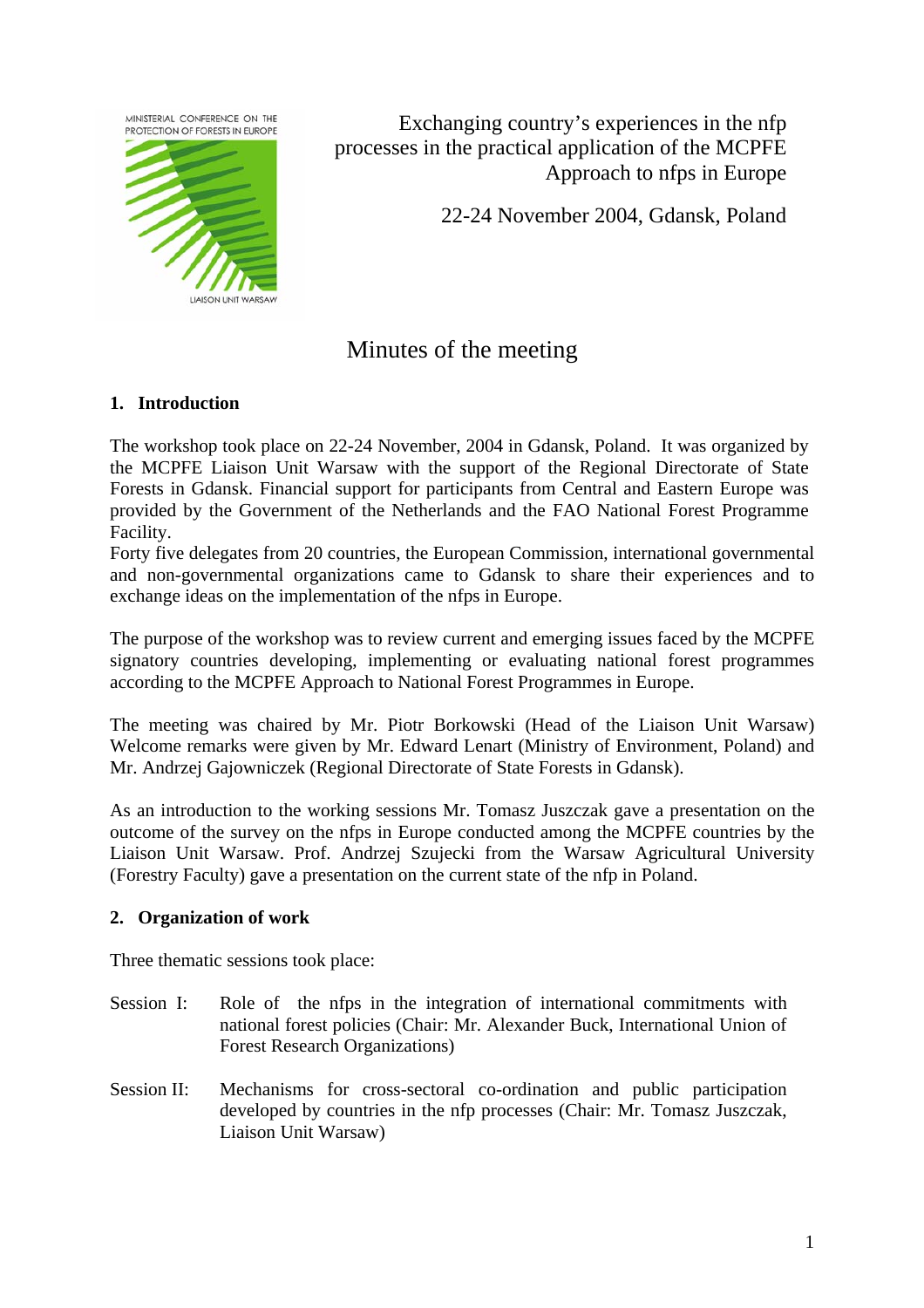Session III: Assessment of existing capacities in the context of the nfps & experiences and lessons learned concerning the evaluation of the nfp process (Chair: Mr. Wouter Hijweege, Netherlands)

Each thematic session began with a panel presentation which served as a background for a discussion in working groups. The following presentations were given:

- From global to local the case of the Finnish nfp Marja Kokkonen, Ministry of Agriculture and Forestry, Finland
- The European Union and the concept of national forest programmes Marius Lazdinis, DG Agriculture, European Commission
- Experiences with participation and cross-sectoral coordination in the Swiss nfp process
	- Claudia Zingerli, Swiss Federal Institute of Technology, Switzerland
- Supporting the involvement of civil society in nfp processes Francois Wencelius, FAO, the NFP Facility
- An attempt to use iterative and consultative theory methods in the nfp process in Norway, Johan Barstad, Research Foundation, Norway

Furthermore, the Liaison Unit Warsaw prepared a background document which included specific questions for each session. In order to facilitate the discussion, three working groups were formed that considered the topics of all three sessions, using the specific questions included in the background paper as a starting point. Mr. Johan Barstad (Norway), Ms. Maria Kokkonen (Finland) and Ms. Claudia Zingerli (Switzerland) served as moderators of the three working groups. The results of the working group discussions were reported at the end of each session by Mr. Johan Barstad (Norway), Mr. Ingwald Gschwandtl (Austria) and Mr. Richard Broadhurst (UK).

## **3. Outcomes of the discussion**

The following outcomes of the workshop discussion were prepared on the basis of the reports of three working groups:

**Session I:** Role of the nfps in the integration of international commitments with national forest policies

A number of participants reaffirmed that the policy issues connected with the international dialogue on forestry were still too remote for national stakeholders. It was noted that information would frequently stay within the high level institutions, among those directly involved in the international forest policy dialogue, and too little knowledge and detail about the international agreements and commitments signed by the governments was filtered down to the nfp stakeholders.

During discussion, the participants stressed the potential use of nfps process as a tool for an effective dialogue at the different levels and among different forest-related sectors. There was an overall agreement that the nfp process could serve as a communication channel to capture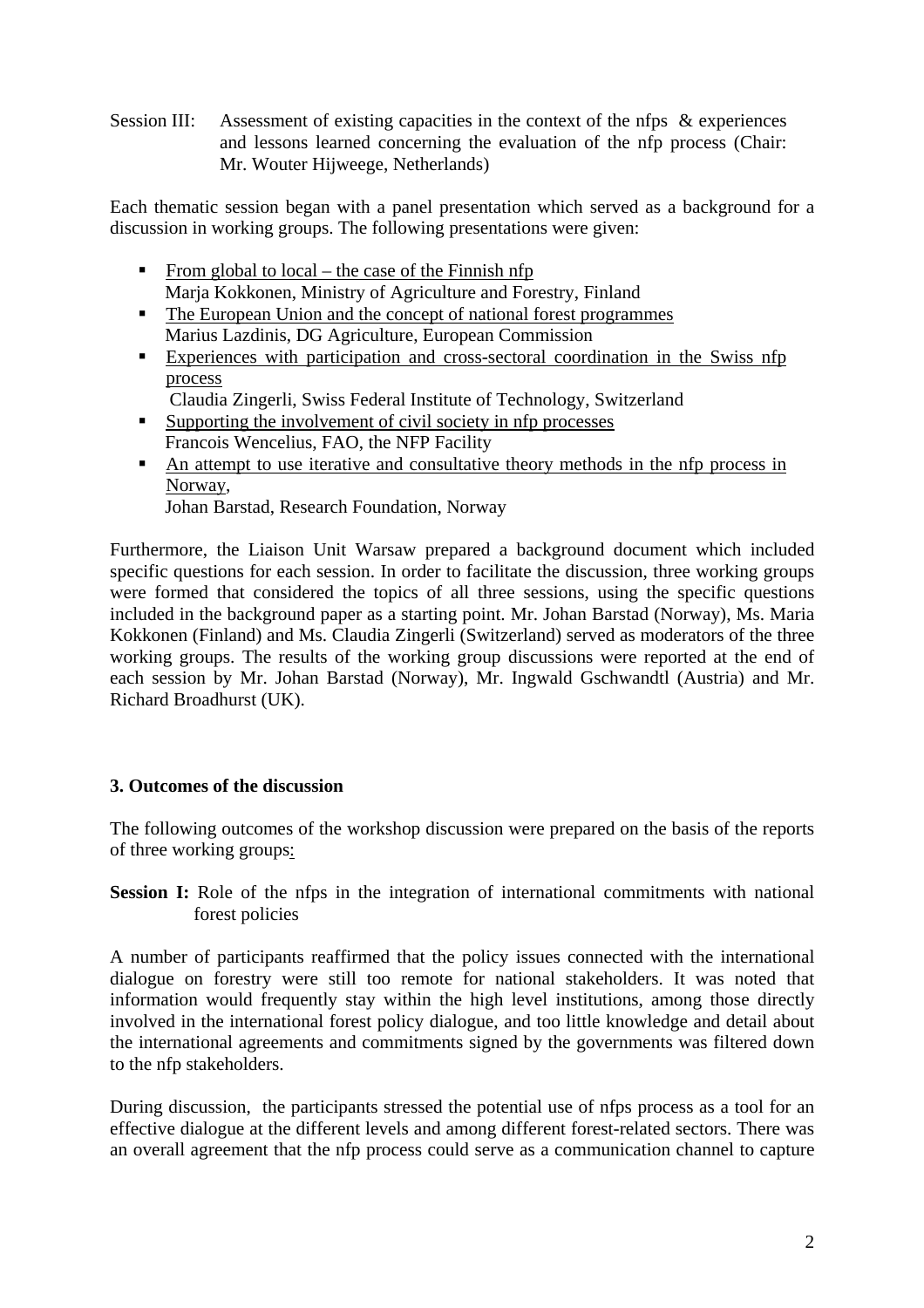national experiences on SFM, and could give feedback to the higher international forest policy forums.

In order to enhance the role of the nfps in the international forest policy dialogue the participants made the following recommendations:

- Develop synergies for better communication across sectoral boundaries;
- Exchange information on international agreements (and their implementation) with the emphasis on transferring information to stakeholders at the national and regional level within each country;
- Use the nfps as an interface to integrate forest concerns and develop consistency across different sector policies at the national level;
- Strengthen understanding of the nfps at the international level;
- Make every effort to gain strong political commitment;
- Create better communication among countries.

The following specific recommendations were made for the MCPFE:

- Consider the development of guiding principles for evaluation of the nfps in the European context;
- Learn more from national experiences and focus on developing low cost evaluation;
- Strengthen the role of country/regional experiences in the international dialogue on forests;
- Coordinate the process to develop consistency across different policy sectors.

#### **Session II:** Mechanisms for cross-sectoral co-ordination and public participation developed by countries in the nfp processes

Countries are at different stages of the nfp processes. A number of countries are currently in the process of identifying and engaging stakeholders, whereas others are dealing with participation and clarification of the mandates of all involved. An overall tendency is that a new culture of discussion is taking over from the previous traditional top-down forest policy planning. In some countries the activities do not constitute just mere exchange of information but incorporate an active involvement of society in the decision making process. Still, countries see the involvement of the public in different ways and frequently there is a need for clarification of the approach. The question arises as to whether the approach should be representative or participatory. During the discussion it was stressed that the more powerful stakeholders were often over-represented. A balanced representation is an important precondition for the successful public participation in the nfp process.

A number of suggestions for achieving successful participation were made:

- Establish clear structure and mandates for all stakeholders engaged in the nfp (the working procedures should be agreed upon and made clear at the beginning of the process);
- Legitimate and balanced representation of stakeholders;
- Clear allocated responsibilities for the implementation among all involved:
- Increase awareness of the impact, benefit, and relevance of forestry to all stakeholders;
- Exchange knowledge in the process;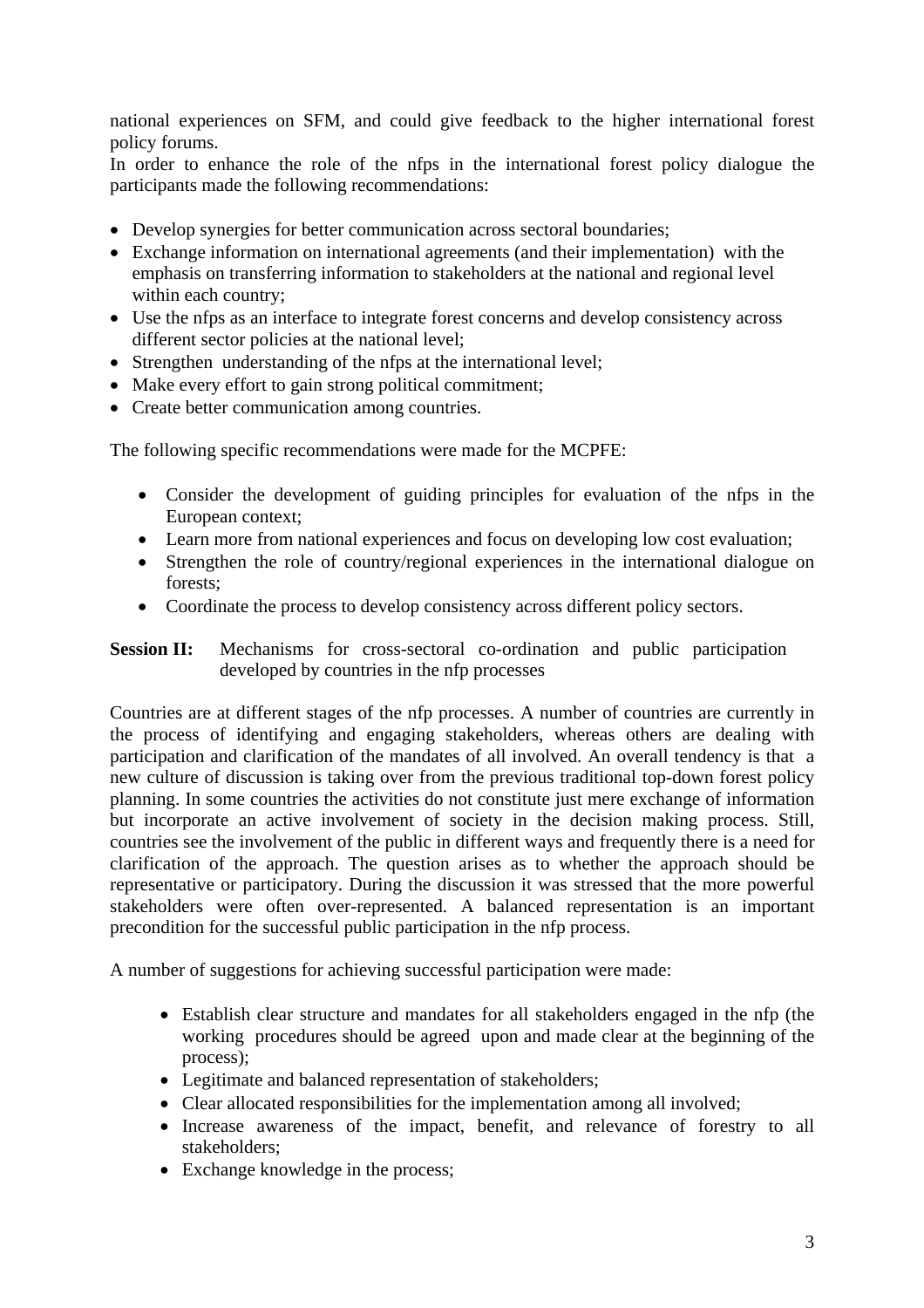- Present of results and lessons learned:
- Address stakeholders' concerns proactively;
- Define the public in terms of stakeholders;
- Build capacity for stakeholders to enable them to play their role;
- Ensure legitimacy of the nfp through defining the limits of participatory democracy.

Difficulties with engaging the representatives of other sectors, as well as lack of interest, in some quarters were recognized as main obstacles in developing mechanisms for cross-sectoral coordination in the nfp process. Other constraints include lack of skills and capacities for such activity and lack of widespread knowledge of opportunities and benefits for stakeholders in other sectors.

In order to overcome these problems and enhance cooperation with other sectors, the participants suggested that it was necessary to:

- Provide information to increase awareness and to demonstrate the benefits and the full value of forestry to other sectors;
- Obtain commitment from high level authorities;
- Promote openness and reliability;
- Develop communication skills:
- Build trust and partnership;
- Think beyond foresters:
- Demonstrate achievements;
- Support implementation by allocating specific roles and responsibilities in the action plan;
- Share and learn from experiences:
- Include the effectiveness of the cross-sectoral cooperation as a part of overall evaluation of nfp;
- Reveal and resolve conflicts during the nfp process.

**Session III:** Assessment of existing capacities in the context of the nfps & experiences and lessons learned concerning the evaluation of the nfp process

During the third session the participants discussed the role of capacity building, and evaluation as well as a possibility of joint learning in the nfps processes. Frequently insufficient attention is paid to capacity building activities in the process and often this element of the nfps is neglected. Participants agreed that capacity building should constitute a central element of the nfp as a necessary means to the end. Capacity building is time and resource intensive but an essential part of the evolving process. An important prerequisite to the nfp should be an assessment of existing and required capacities.

Although often not specifically intended at the outset, the nfp process constitutes joint learning for all involved. The stakeholders gradually begin to understand each other's needs and gain knowledge and trust.

The process should involve:

- Efficient combination of issues to encourage the wise use of limited resources;
- Balanced consultation as a key to successful learning;
- Investment in all stakeholders: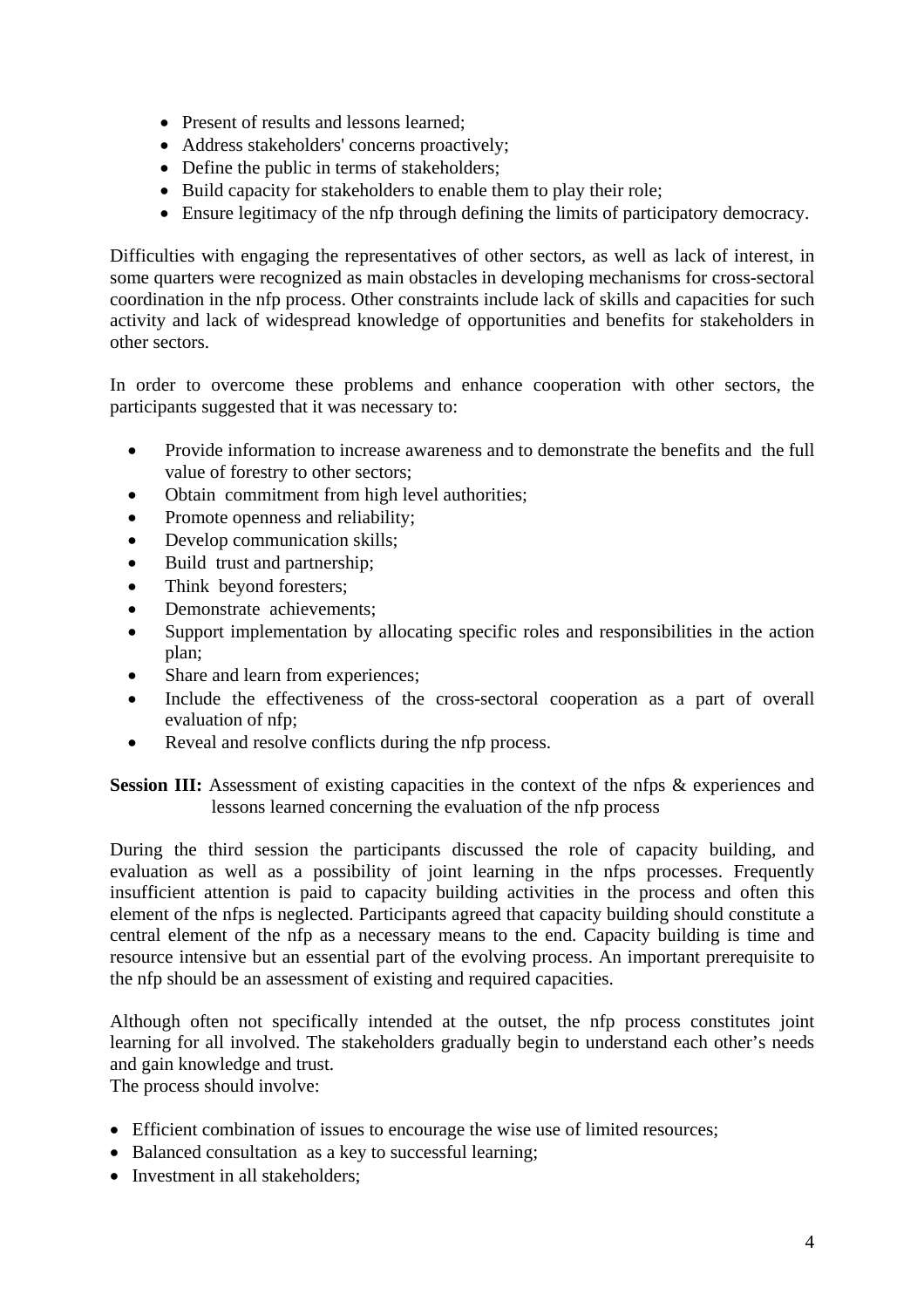- Best use of available scientific expertise;
- Focus on communication, training and education;
- Investment in up to date technologies and methodologies;
- Lessons learned by doing feedback of experience;
- Dissemination of the successes achieved during the process;
- High political commitment.

The nfp should make the best use of existing networks and organizational structures including different actors, connections and linkages. An important precondition seems to be an involvement of all in the process, including the high level officials. In order to "not to get lost in the process" there is a call for the establishment of systems enabling comparison with other programmes and strategies and a need for continuous evaluation. It is a complex task, when taking into account the iterative character of the nfp and the need to adapt to new circumstances as they develop during the process.

The following suggestions were made with regard to effective evaluation:

- Evaluation of the process and contents is required for adjustment of the nfp (feedback);
- Establishment of criteria and goals on the basis of consultation with all participants before the process is started is necessary;
- The form of evaluation and its structure should be agreed at the outset;
- Focus is needed on the process but also on the inputs, impacts, outputs and outcomes;
- At the evaluation of the nfp process it is important to look at all aspects of SFM;
- Continuous evaluation should be carried out at several levels (including the evaluation of cross-sectoral co-operation by the MCPFE);
- Evaluation (independent) should be conducted by different actors (internal and external);
- Openness to the results of evaluation, showing the impact of it, intention to bring a change should be a part of effective evaluation.

## **4. Final conclusions**

The last item on the workshop agenda comprised of final thoughts and conclusions. In the brief summary the participants agreed that:

- **A.** The workshop provided an effective forum for exchanging experiences and sharing knowledge concerning the implementation of the MCPFE Approach to National Forest Programmes in Europe. However, more could be achieved by using the MCPFE website for:
- Presenting case studies and examples for benchmarking;
- Sharing results of monitoring and evaluation techniques;
- Sharing ideas for developing capacities and skills among participants.
	- **B.** The participants identified the following elements as a prerequisite to engage in the process:
- Establishing clear rules and adherence by all stakeholders in the process;
- Providing clear mandates for all involved in the nfp;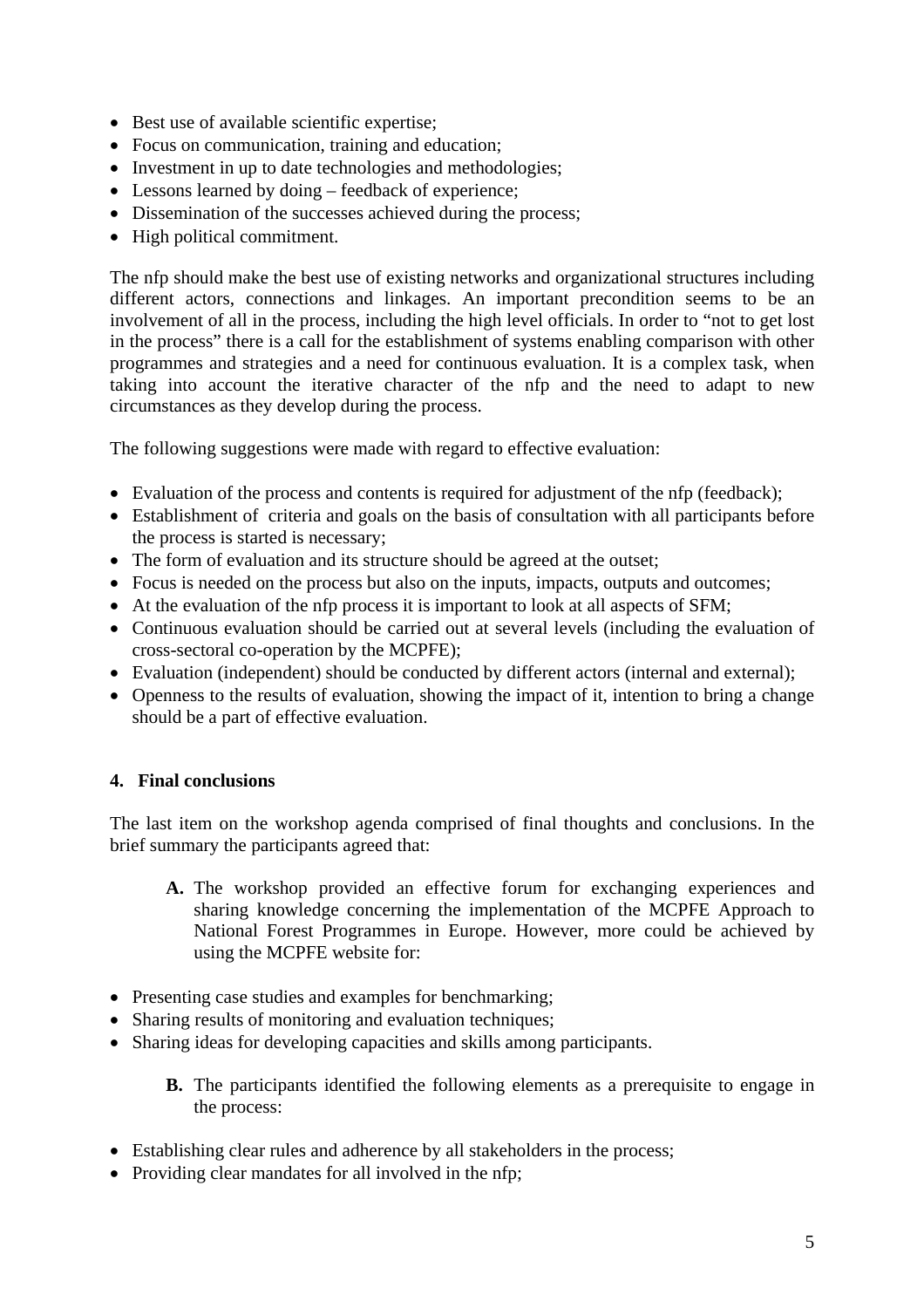- Building awareness, information, skills and empowerment;
- Preparing a plan for the planning;
- Committing to the process;
- Securing resources;
- Building sincerity (trust);
- Providing independent facilitation;
- Establishing manageable steps on the way to the nfps outcomes.
	- **C.** The nfps are often seen as a tool for the implementation of international commitments on forests at the national level. On the other hand, the nfps have a potential and can serve as vehicle for transmitting national experiences and concerns to the international level. The MCPFE could perform a useful role in communicating experiences from the European region into the international forest policy dialogue.
	- **D.** In order to understand the importance of cross-sectoral issues at all levels (international and local) greater political attention is needed in the formulation and implementation stages of the nfps. The nfps as a multi stakeholder processes involve stakeholders with common interest but often conflicting objectives. It is important to address the concerns of all who are engaged in the process. A new culture of discussion is developing. It requires careful planning, agreed rules, and clear mandates for all involved. Openness and willingness to share information and to look for win-win solutions are essential ingredients of the process.
	- **E.** Capacity building emerged as an important issue in the nfp process which until now received insufficient attention in the majority of countries. Communicative competencies, awareness, and clarity of roles as well as required attitude for more integrated approach of the nfp are among the priority issues mentioned.
	- **F.** As more countries are finalizing the formulation of nfps it is important to have procedures for the implementation of actions as well as utilization of the experiences from evaluation exercises.

#### **5. An overall assessment based on the workshop discussions and the survey conducted by the Liaison Unit Warsaw on the nfps in Europe**

The workshop gathered a number of participants from different fields, with different, not necessary forestry background. The participants created an excellent working atmosphere for an open and frank discussion sharing experiences and knowledge on the nfps. The overall positive tendency is that, once enigmatic, and for many rather vague concept of nfp is now materializing and the full value of this process is being recognized. More and more stakeholders are getting familiar and engaged in the nfps. The majority of countries represented at this workshop initiated their nfp. The way of handling the process depends on a number of factors which are generated by specific conditions to each country. In a couple of cases other processes as an equivalent to the nfp have been put in place, still these are run according to the nfp principles.